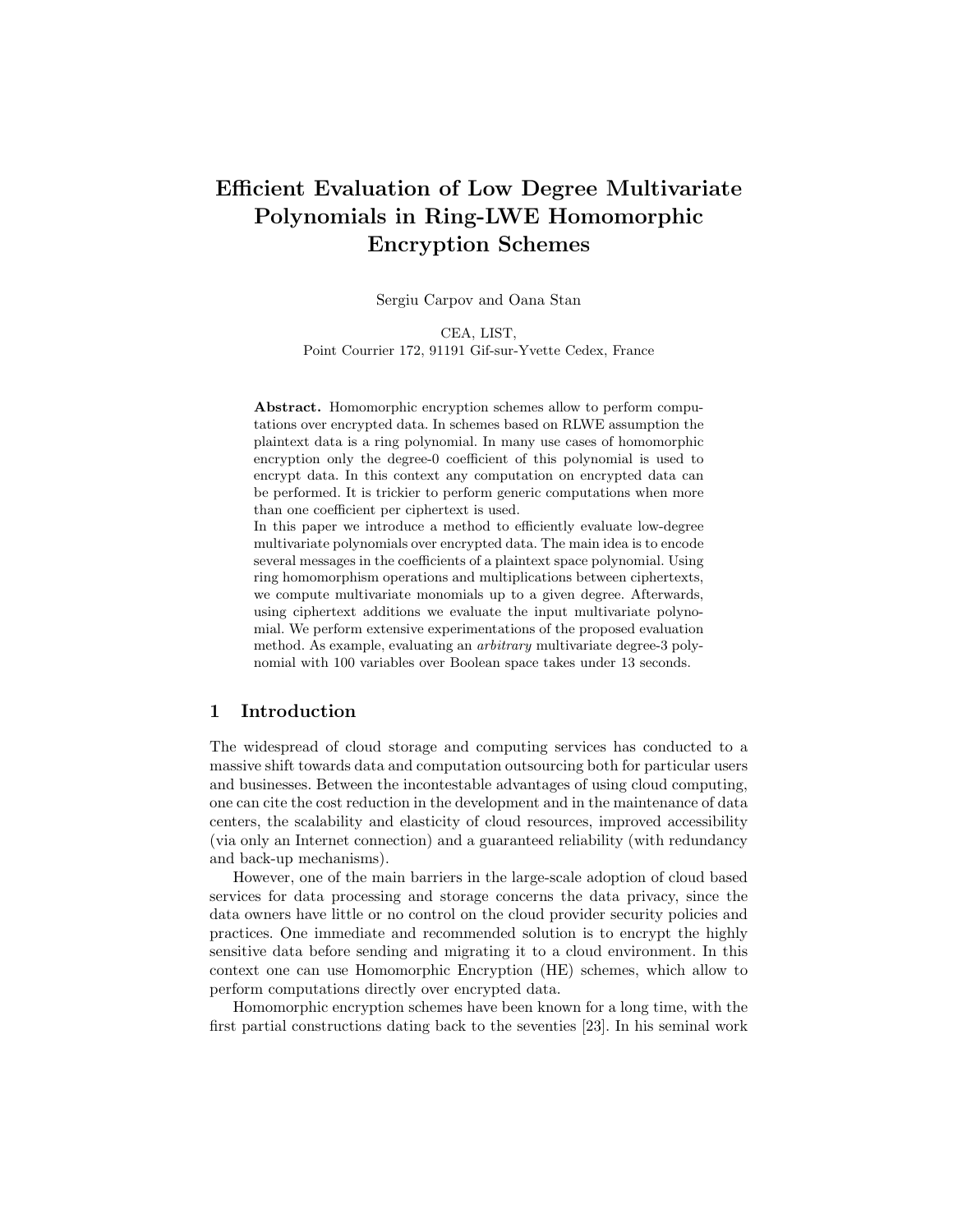[13], Gentry proposed the first Fully Homomorphic Encryption (FHE) scheme capable to evaluate an arbitrary number of additions and multiplications over encrypted data (allowing, in theory, to execute any computation). From this major theoretical breakthrough, there was an increased research interest for homomorphic encryption. Many fully and somewhat homomorphic encryption schemes (SHE) have been proposed in literature [5, 12, 26, 20, 10] based on different security assumptions. Compared to FHE schemes, SHE schemes allow to perform only a limited number of homomorphic operations and are used as a basis to construct FHE schemes. In one of the latest survey on homomorphic encryption [1], FHE schemes are classified into four main families:

- Ideal Lattice based [13]
- Schemes over integers [26]
- Schemes based on the Learning With Error (LWE) or the ring version (RLWE) problem [6, 5]
- NTRU-like schemes [20]

Using both addition and multiplication over ciphertexts, one can execute arbitrary arithmetic circuits, evaluate multivariate polynomials, etc. A typical use of FHE is to express the function to be computed on encrypted data as a static control-flow program and execute homomorphically the associated Boolean circuit [8]. Despite their recent and successive improvements, the main issue about FHE schemes is the performance (in terms of execution time and memory requirements) and, consequently, the practical applicability.

#### Contribution

In this work, we focus on the third category of schemes, the ones based on the RLWE assumption, and we propose a new method for the efficient evaluation of multivariate polynomials in the homomorphic domain. For this type of schemes the plaintext and, respectively, the ciphertext space are polynomial ring elements with coefficients of different size (i.e. being defined over different integer modulus). In many applications using RLWE schemes only the zero degree coefficient is used to encode useful data.

Several researches were conducted in order to improve the evaluation performance of polynomials over encrypted data and take advantage of the plaintext space polynomial structure. The coefficient packing method, introduced in [22], allows to pack several messages into a single ciphertext. In a series of papers [28, 27] the authors describe how to evaluate multivariate linear polynomials over coefficient packed messages. In this work, we further generalize their method to allow evaluation of low-degree multivariate polynomials. The coefficients of the evaluated multivariate polynomial can be either in clear or encrypted forms. The proposed packing and computation methods allow not only to reduce ciphertext  $\alpha$  expansion ratio<sup>1</sup> but also to perform computations using messages encoded in the same ciphertext. As shown later, our method reduces the complexity of basic

<sup>&</sup>lt;sup>1</sup> The ratio between ciphertext and plaintext message sizes.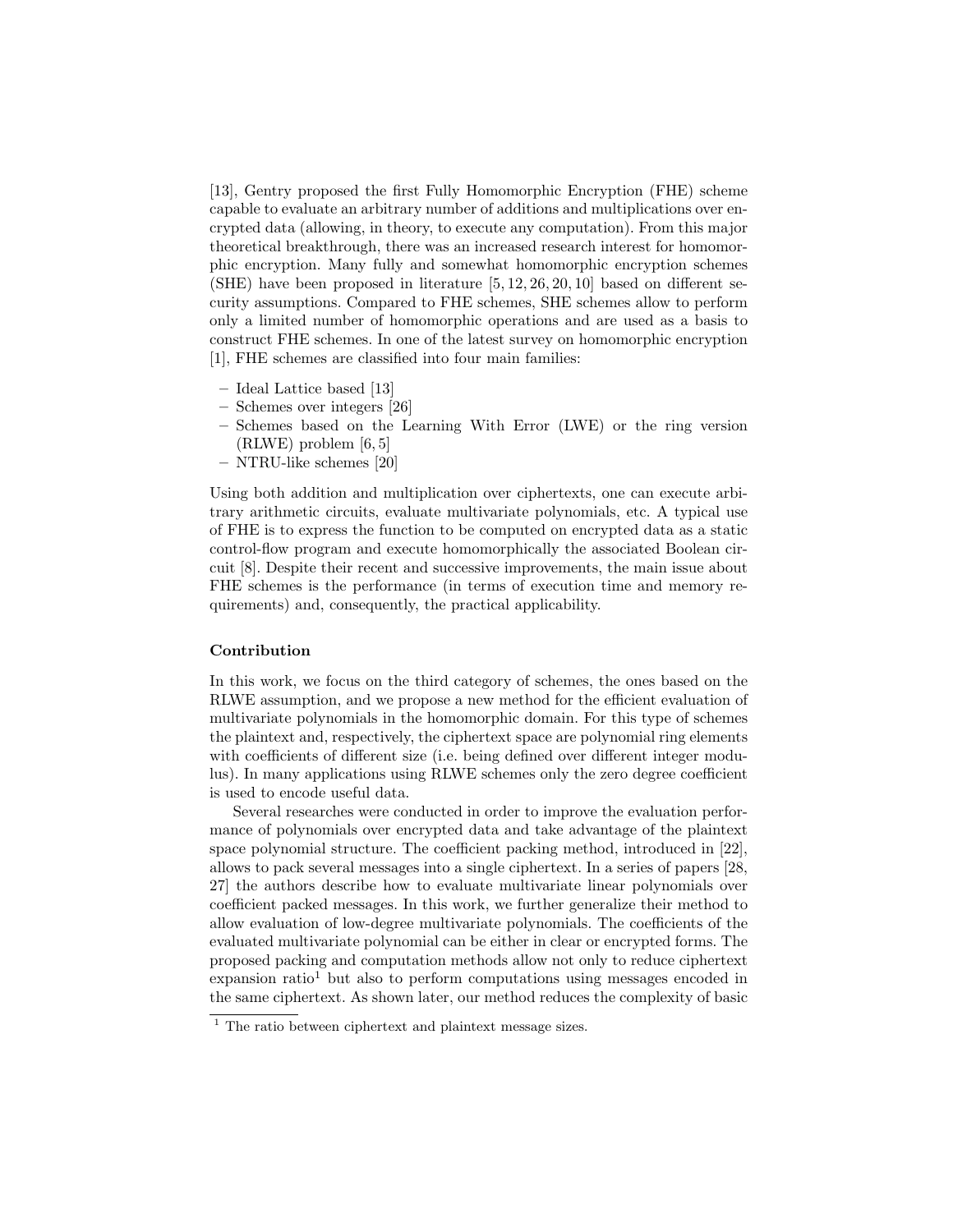operations performed in homomorphic space, and thus ameliorates the performances for different types of computations manipulating private data. As an example of applications in which using our polynomial evaluation method can be useful are the machine learning algorithms.

#### Related works

Several research works found in the literature propose solutions on how to ameliorate the efficiency of homomorphic encryption schemes in the context of practical applications.

In [22] it is introduced the coefficient packing technique for homomorphic ciphertexts. Besides decreasing ciphertext size this method allows to accelerate multi-bit additions/multiplications. Roughly speaking, the main idea is to encode a bit-wise representation of integers into plaintext polynomial coefficients. Under certain conditions, adding and multiplying such encrypted plaintexts allows to perform binary addition and respectively binary multiplication of initial integers. As such, this method is appropriate in computations using a small number of multiplications (i.e. computing standard deviation). The authors used this technique to efficiently compute means, variances and inner products (i.e. degree-1 polynomials). The inner product is used in a protocol for making logistic model predictions over homomorphically encrypted data.

In [28] the authors propose an extension of the data packing technique introduced in [22] and use it to homomorphically compute inner products and Hamming distances. Hamming distance computation is equivalent to evaluating a particular degree-2 polynomial or a degree-1 polynomial with encrypted coefficients. As explained earlier, our work is an extension of the approach from [28] for general polynomials of degree larger than one.

In [9] the authors introduce an "unpacking" technique for coefficient packed ciphertexts, thus they describe how to obtain several ciphertexts from a single one in the encrypted domain. No computation methods over packed ciphertext is proposed.

One of the first approaches aiming to efficiently encode the messages for HE schemes is the packing method proposed by Smart and Vercauteren in [24, 14]. By using CRT (Chinese Remainder Theorem) on polynomials, one can perform SIMD (Single Instructions Multiple Data) operations on encrypted data. Roughly speaking, the plaintext space is split into several independent "slots" if the cyclotomic polynomial defining the polynomial ring can be factored. The multivariate polynomial evaluation method we introduce is complementary to the batching and can be applied on top of it (i.e. do a polynomial evaluation in each slot).

For a view on the different applications of these optimization methods for RLWE-based schemes, we refer to paper [15] where the authors discuss which machine learning algorithms can be expressed in polynomial form. As said earlier only polynomials can be evaluated using homomorphic encryption. Several homomorphic implementations of classification algorithms are proposed in [3].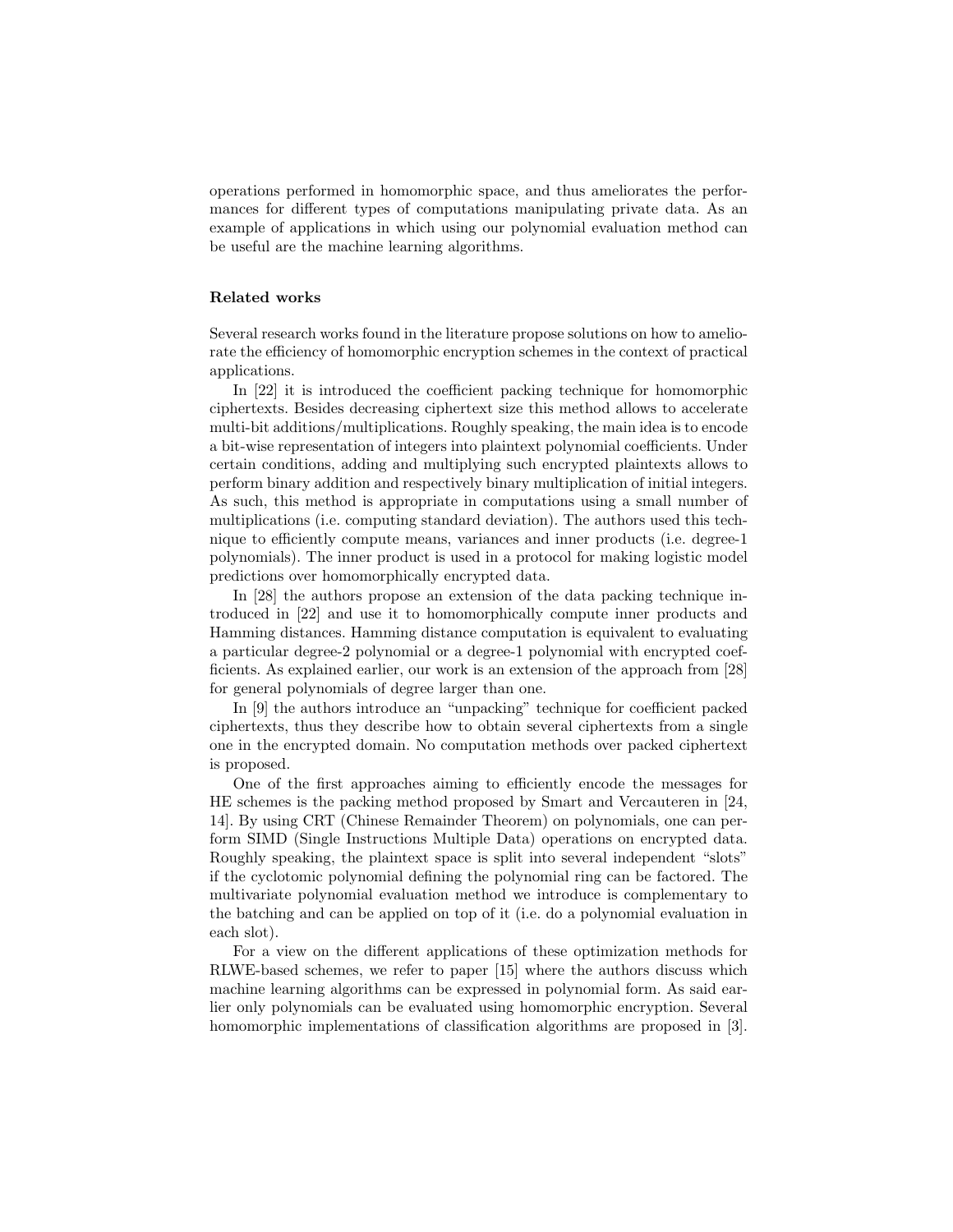In particular, the authors describe how to perform hyperplane decision (linear classifier), Naive Bayes and decision trees classification algorithms on HE encrypted data. In a series of papers [29, 27] the authors discuss different applications (pattern matching and biometric authentication) of secure inner-product computation. Different encoding methods for representing fixed-point numbers, designed for Ring-based SHE schemes, were presented in [2] and [11] along with their applications to a homomorphic forecasting algorithm and respectively to an image processing algorithm.

This paper is organized as follows. After a brief introduction of generic operations supported by a RLWE based homomorphic scheme, we describe the proposed evaluation method for multivariate polynomials in Section 3. Later on we provide some experimental results in Section 4 followed by an example of a practical application of our method. Finally, Section 5 concludes the paper and provides some perspectives on the future work.

## 2 Homomorphic encryption

#### 2.1 Preliminiaries

Let us first give the basic notation and introduce the RLWE problem. Let  $\mathbb{A} =$  $\mathbb{Z}[X]/f(x)$  be the ring of polynomials modulo a monic irreducible polynomial  $f(x)$ . Usually, one would typically restrict  $f(x)$  to be the cyclotomic polynomial  $\Phi_m(X)$ , i.e. the minimal polynomial of the primitive m-th root of unity. Let  $\mathbb{A}_q =$ A mod q be the set of polynomials modulo  $\Phi_m(X)$  with coefficients modulo q. Thus an element in A is a polynomial of degree d over  $\mathbb{Z}_q$ , with  $d = \varphi(m)$ (Euler's totient function) in the case of a cyclotomic polynomial modulus.

Using these above notations, we recall a simple definition of the RLWE problem, first introduced by Lyubashevsky, Peikert and Regev [21].

RLWE problem. For security parameter  $\lambda$ ,  $f(x)$  is the cyclotomic polynomial depending on  $\lambda$ , the ring A is defined as before and q is an integer. Let  $\chi(\lambda)$  be an error distribution over A. The decision-RLWE problem is to distinguish between two distributions: a first distribution obtained by sampling  $(a_i, b_i)$  uniformly from  $\mathbb{A}_q^2$  and a second distribution made of a polynomial number of samples of the form  $(a_i, b_i = a_i * s + e_i) \in \mathbb{A}_q^2$ , where  $a_i$  is uniformly random in  $\mathbb{A}_q, e_i \leftarrow \chi$ and  $s \leftarrow \mathbb{A}_q$  is a uniformly random element. The RLWE<sub>d,q, $\lambda$ </sub> assumption is that the RLWE problem is infeasible.

This problem can be reduced using a quantum algorithm to the shortest vector problem over ideal lattices and its harness is independent of  $q$  (usually either prime or power of 2). The above RLWE problem easily leads to several homomorphic encryption schemes, such as BGV [5] or FV [12].

In RLWE based homomorphic encryption scheme ciphertexts and secret keys are elements from the ring  $\mathbb{A}_q$ . The plaintext space is the ring of polynomials  $\mathbb{A}_t$  $(t \ll q).$ 

Leveled SHE schemes [5] use a series of integer modulus  $q_0, q_1, \ldots$  for ciphertexts at different moments of an homomorphic evaluation. A modulus switching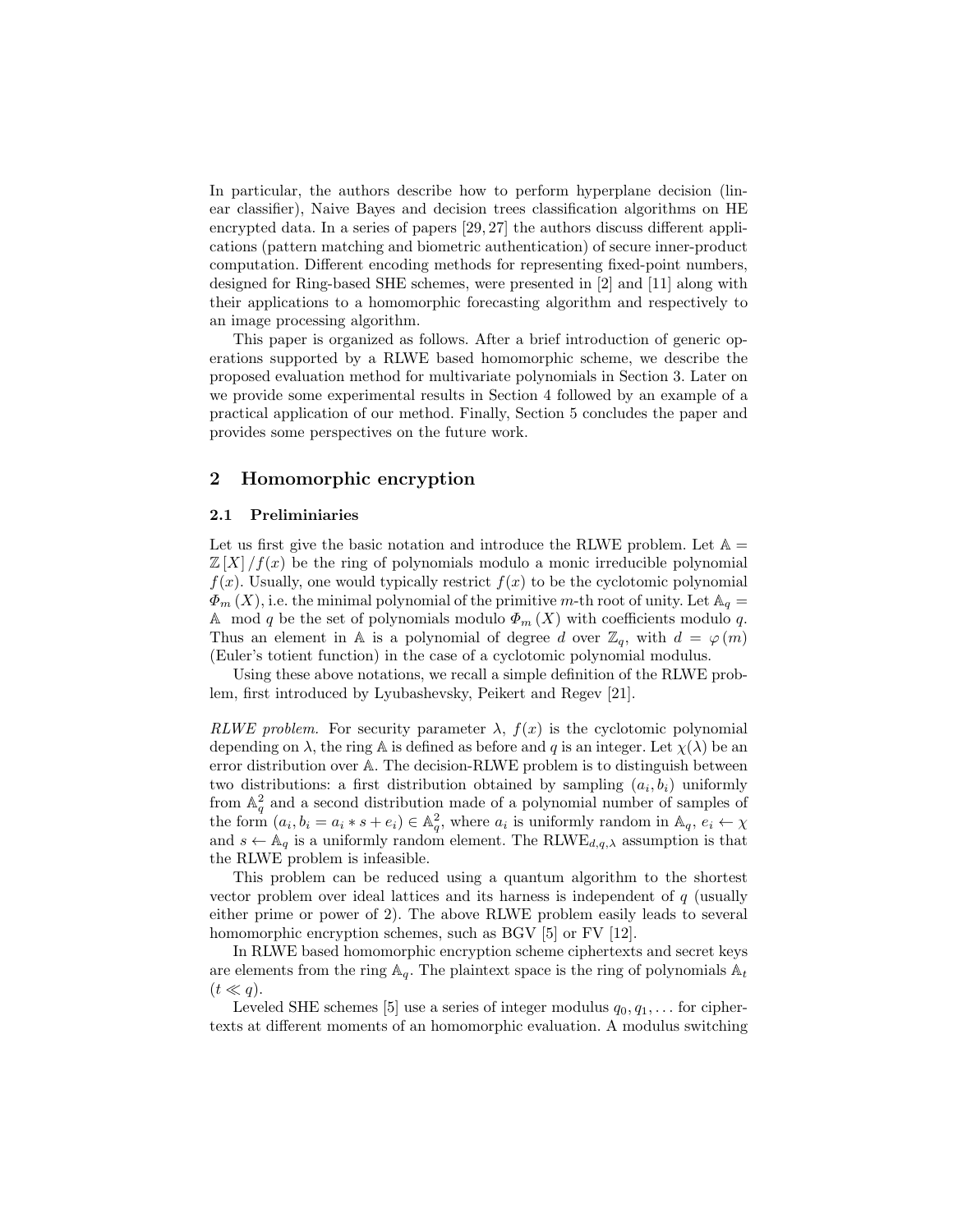technique is used (switch ciphertext from modulus  $q_i$  to modulus  $q_{i+1}, q_i > q_{i+1}$ ) to deal with the noise increase. In [4] a notion of scale-invariance for leveled SHE schemes is introduced. In scale-invariant schemes a single modulus,  $q$ , is used for ciphertexts during the whole homomorphic evaluation.

Usually, the plaintext space is chosen for  $t = 2$  and a single binary message is encrypted per ciphertext, in the zero-degree coefficient of the polynomial from  $\mathbb{A}_2$ , allowing to homomorphically evaluate arbitrary Boolean circuits. By using a larger modulus  $(t > 2)$  for the plaintext space it is possible to execute operations on integers modulo  $t$  homomorphically or even on elements from the polynomial ring  $A_t$  (see next section).

In the so-called batched schemes [14], the plaintext space ring  $A_t$  can be factored into sub-rings (defined by the factorization of the polynomial  $\Phi_m(X)$  modulo  $t$ ) such that homomorphic operations apply to each sub-ring independently. Batching several messages into ciphertext slots allows to execute homomorphic operations on all messages in parallel at the same time.

To summarize, RLWE based HE schemes allow to execute homomorphic operations (batched or not) over polynomial ring  $A_t$  elements (includes the integer modulo ring and finite field cases). In the next section, we will present more formally the basic operations a SHE can execute.

#### 2.2 Homomorphic operations

Beside the typical key generation, encryption and decryption, a homomorphic encryption scheme is also defined by a set of plaintext operations which can execute in the encrypted domain. Below, we give a generic list of operations supported by any public-key RLWE SHE scheme ignoring implementation details. We limit our description to the non-batched schemes, the results presented in this paper being also valid for the batched ones.

- KeyGen  $(1^{\lambda})$  generate the set of keys: a secret key sk used for encrypting/decrypting messages, a public key  $pk$  used for encrypting messages and an additional set of evaluation keys  $evk$  (for key-switching in homomorphic multiplications and ring homomorphism operations).
- $\text{Enc}_{pk}(m)$  encrypts a plaintext message  $m \in A_t$  using the public key pk.
- $Dec_{sk}(ct)$  decrypts a ciphertext ct using the secret key sk.
- Add  $(ct_1, ct_2)$  outputs a ciphertext which represents the addition of plaintext messages encrypted by  $ct_1$  and  $ct_2$ :

 $\texttt{Dec}_{sk}(\texttt{Add}(\texttt{ct}_1, \texttt{ct}_2)) \equiv \texttt{Dec}_{sk}(\texttt{ct}_1) + \texttt{Dec}_{sk}(\texttt{ct}_2)$ 

Mult  $(ct_1, ct_2, evk)$  – outputs a ciphertext which represents the multiplication of plaintext messages encrypted by  $ct_1$  and  $ct_2$ :

 $\texttt{Dec}_{sk}(\texttt{Mult}(\texttt{ct}_1, \texttt{ct}_2, evk)) \equiv \texttt{Dec}_{sk}(\texttt{ct}_1) \cdot \texttt{Dec}_{sk}(\texttt{ct}_2)$ 

Hom  $(ct, k, evk)$  – outputs a ciphertext which represents the application of the ring homomorphism  $X \mapsto X^k$  over the plaintext message polynomial encrypted by ct:

 $\texttt{Dec}_{sk}(\texttt{Hom}(\texttt{ct},k,\textit{evk})) \equiv p\left(X \mapsto X^{k}\right) \text{ where } p\left(X\right) = \texttt{Dec}_{sk}\left(\texttt{ct}\right)$ 

For some homomorphic encryption scheme instantiations, this homomorphism operation can be performed with only a small noise increase.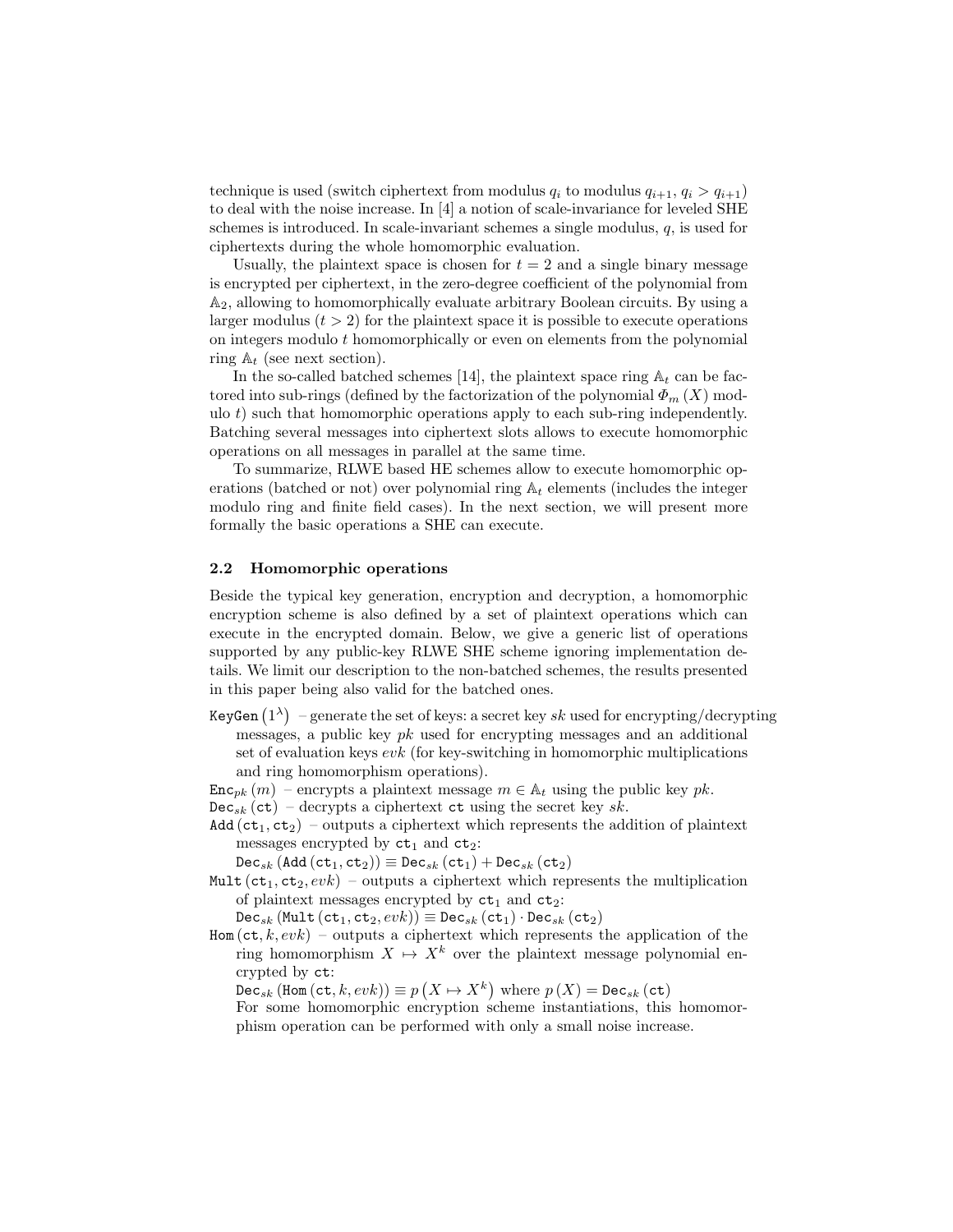For simplicity sake, we use addition and multiplication operators for homomorphic addition and multiplication of ciphertexts:  $ct_1 + ct_2 = \text{Add}(ct_1, ct_2)$  and respectively  $ct_1 \cdot ct_2 = \text{Mult}(ct_1, ct_2, evk)$ . The ring homomorphism operation Hom (ct, k, evk) is denoted using  $\phi^k$  (ct). Evaluation key evk use is implicit in operator notation. We recall that all the arithmetic operations are performed over the plaintext space ring  $A_t$ .

Homomorphic addition and multiplication can be applied to a plaintext and a ciphertext, e.g.  $ct_1 + m_2$  means an addition between the ciphertext  $ct_1$  and the plaintext message  $m_2$ . Such an homomorphic operation shall be denoted as a plaintext-ciphertext homomorphic operation. The noise increase of a plaintextciphertext operation is lower when compared to the noise increase of this operation applied onto ciphertexts.

## 3 Homomorphic evaluation of multivariate polynomials

Let  $\mathcal{P}^n$  be the space of all the polynomials with n variables,  $x_0, \ldots, x_{n-1}$ . Without loss of generality we suppose that the constant term is zero. The subspace of polynomials of maximal degree  $d, 1 \leq d \leq n$ , is denoted by  $\mathcal{P}_d^n$  and composed by polynomials defined as:

$$
P(x_0, \ldots, x_{n-1}) = \sum_{1 \le k \le d} \sum_{0 \le e_1 \le \ldots \le e_k < n} c_{e_1, \ldots, e_k} \cdot x_{e_1} \cdot \ldots \cdot x_{e_k} \tag{1}
$$

In this formulation the monomial terms  $x_{e_1} \cdot \ldots \cdot x_{e_k}$  are grouped by their degree k. The inner sum adds up all the combinations with repetition of  $k$ variables. Variables  $x_0, \ldots, x_{n-1}$  and coefficients  $c_{e_1,\ldots,e_k}$  belong to a ring. In this work the plaintext space for homomorphic encryption is used, namely the ring of integers modulo t.

In what follows we describe some naive methods for multivariate polynomial evaluation over homomorphically encrypted data and afterwards we introduce an optimized method for multivariate polynomial evaluation.

Let  $P(x_0, \ldots, x_{n-1})$  be a polynomial from  $\mathcal{P}_d^n$  which has to be evaluated at an encrypted point  $a_0, \ldots, a_{n-1}$ . The polynomial is evaluated over the integer ring  $\mathbb{Z}_t$ , with  $t \geq 2$ . In this work we focus on efficient evaluation of polynomials over homomorphic domain using the lowest possible parameters for the configuration of the HE scheme.

#### 3.1 Naive methods

A straightforward method is to encrypt each value  $a_0, \ldots, a_{n-1}$  into separate homomorphic ciphertexts. Using homomorphic multiplications/additions one can compute polynomial representation (1). As mentioned in Section 2, the parameters of HE schemes depend mainly on the degree of monomials and less on their number (noise increase due to homomorphic additions is much smaller than for homomorphic multiplications). The lowest HE scheme parameters are obtained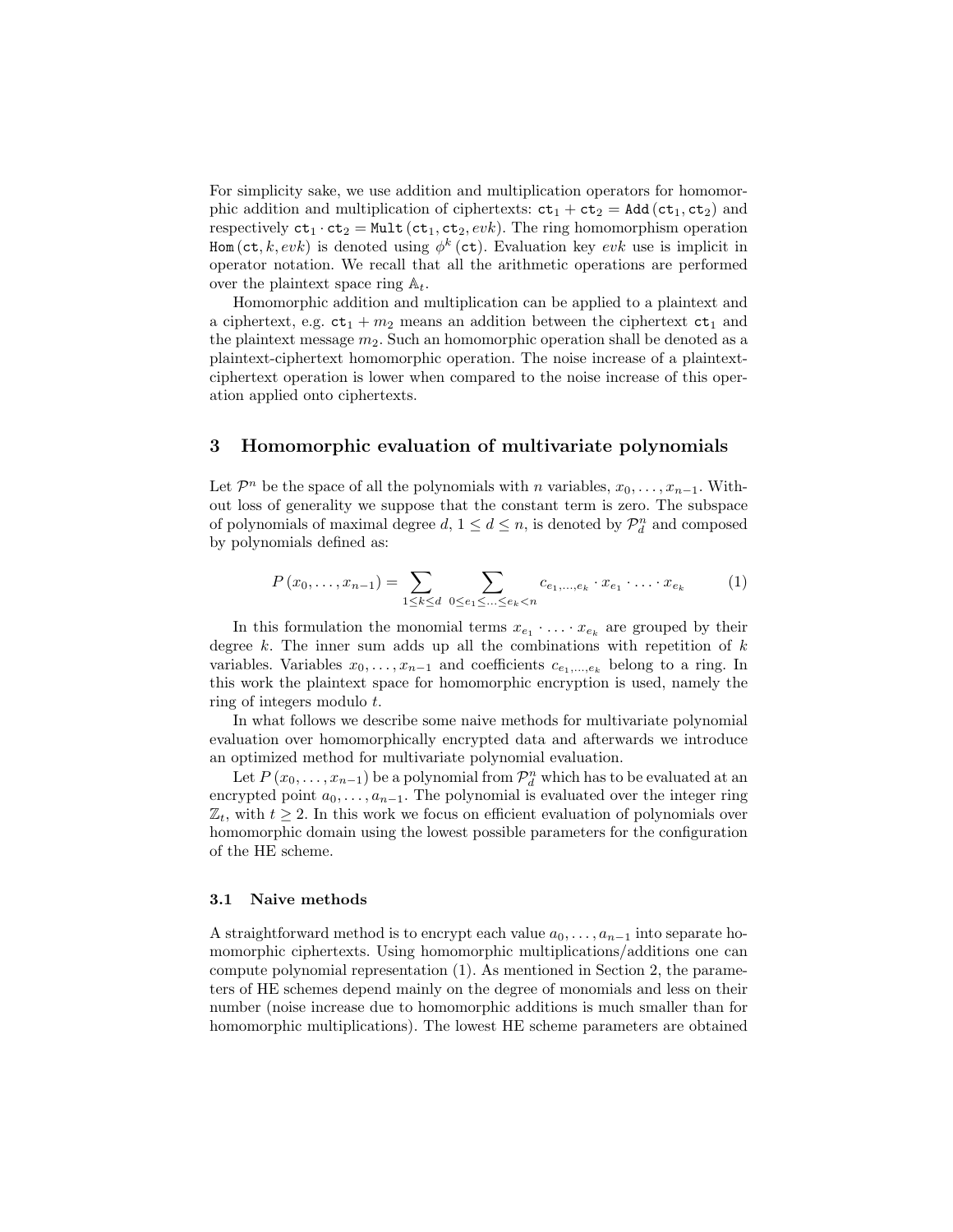when a tree-like structure is used to compute the monomials of  $P$ . Homomorphic polynomial evaluation time mainly depends on the number of homomorphic multiplications. Note that  $P(x_0, \ldots, x_{n-1})$  can have as many as  $\frac{(n+d)!}{n! \cdot d!}$  monomials<sup>2</sup>. So, in the general case, the number of homomorphic multiplications is not polynomial, but potentially factorial.

As different monomials share common parts we can minimize the number of homomorphic multiplications by evaluating them once and reusing them when needed. Finding the optimal way to do so is a difficult optimization problem and has been studied from multiple standpoints: common subexpression elimination, arithmetic circuit optimization, etc. [7, 18, 19]. Larger HE scheme parameters should be used for the aforementioned methods as the multiplicative depth of computation increases when compared to direct homomorphic computation of polynomial terms. In return, the number of homomorphic operations needed for polynomial evaluation is lower.

Let us now present our method to be applied when the degree of the polynomials to be evaluated homomorphically respects certain condition with regard to the ciphertext space.

## 3.2 Optimized method for  $n^d \leq$  deg  $(\Phi(X))$

In the naive methods presented earlier only a single coefficient (the degree zero one) of the polynomial  $(\in A_t)$  to be encrypted in a homomorphic ciphertext is used. Other coefficients are set to zero and are not used. A better solution will be to use more than one coefficient of the polynomial. In this section we introduce an optimized method for polynomial evaluation in which the values  $a_0, \ldots, a_{n-1}$ are packed in the coefficients of a homomorphic plaintext polynomial (2). The polynomial is further encrypted into the ciphertext ct. This packing technique was introduced by the authors of [22]. The proposed evaluation method is restricted to cases where relation  $n^d \leq \deg(\Phi(X))$  is verified (we explain later why).

$$
Q(X) = \sum_{0 \le i < n} a_i \cdot X^i \tag{2}
$$
\n
$$
ct = \text{Enc}_{pk}(Q(X))
$$

First, we describe the proposed polynomial evaluation method applied on plain data. Afterwards we explain how to perform this evaluation over homomorphic encrypted data, i.e. having ciphertext ct as input.

<sup>&</sup>lt;sup>2</sup> The number of combinations with repetitions for k degree monomials is  $\frac{(n+k-1)!}{(n-1)!\cdot k!}$ . Polynomial  $P$  has monomials of degree up to  $d$  (inclusive). By summing up the number of degree-k monomials one can obtain the expression  $\frac{(n+d)!}{n! \cdot d!}$ .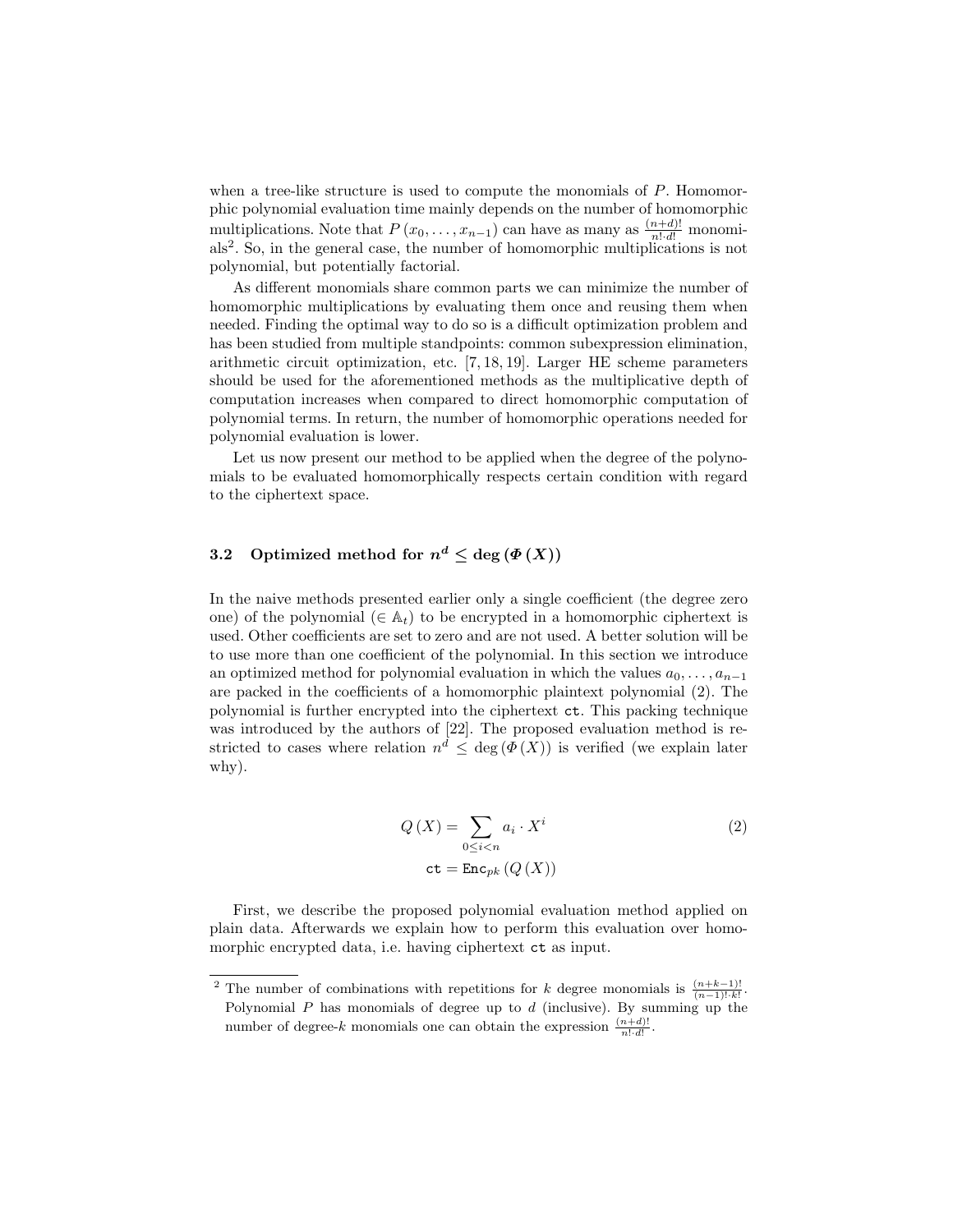**Polynomial**  $P(x_0, \ldots, x_{n-1})$  **evaluation.** Let  $R^{(k)}(X)$  be a polynomial defined as follows:

$$
R^{(k)}(X) = Q(X) \cdot \ldots \cdot Q\left(X^{n^{k-1}}\right), k \ge 1
$$
 (3)

Polynomial  $R^{(1)}(X)$  has n non-zero coefficients and  $R^{(1)}(X) \equiv Q(X)$ . Polynomial  $R^{(2)}(X)$  has  $n^2$  non-zero coefficients and is given by expression:

$$
R^{(2)}(X) = Q(X) \cdot Q(X^n)
$$
  
= 
$$
\left(\sum_{0 \le i < n} a_i \cdot X^i\right) \cdot \left(\sum_{0 \le j < n} a_j \cdot X^{n \cdot j}\right)
$$
  
= 
$$
\sum_{0 \le i,j < n} a_i \cdot a_j \cdot X^{i+n \cdot j}
$$

Namely,  $R^{(2)}(X)$  coefficients are evaluations of degree-2 monomials  $x_i \cdot x_j$  with  $0 \leq i, j \leq n$ , at point  $a_0, \ldots, a_{n-1}$ . Equivalently we can see that polynomial  $R^{(k)}(X)$  has  $n^k$  non-zero coefficients which are evaluations of degree-k monomials:

$$
R^{(k)}(X) = \sum_{0 \le e_1, \dots, e_k < n} a_{e_1} \cdot \dots \cdot a_{e_k} \cdot X^{\sum_{1 \le i \le k} e_i \cdot n^{k-i}} \tag{4}
$$

The *l*-th degree coefficient of  $R^{(k)}(X)$  is  $a_{e_1} \cdot \ldots \cdot a_{e_k}$  where  $(e_1, \ldots, e_k)$  is the base-n decomposition of l. The polynomial  $R^{(k)}(X)$  contains the products of all k-element permutations with repetition from the set  $\{a_0, \ldots, a_{n-1}\}$ . As the multiplication is a commutative operation, the same monomial is found several times in different coefficients of  $R^{(k)}(X)$ . The number of "useless" coefficients (coefficients representing the same monomial) is equal to  $(n^k - \frac{(n+k-1)!}{k!(n-1)!})$ , i.e. the difference between the number of  $R^{(k)}(X)$  coefficients (permutations with repetitions) and the number of possible monomials of degree  $k$  (combinations) with repetitions).

When  $R^{(k)}(X)$  computation is performed in the ring A relation (5) must be verified, otherwise monomials will mix (due to modular reduction by  $\Phi(X)$ ). So, instead of a single monomial per  $R^{(k)}(X)$  coefficient we will obtain a sum of monomials.

$$
n^d \le \deg\left(\Phi\left(X\right)\right) \tag{5}
$$

Having a way to compute monomial values up to degree  $d$ , lets now focus on how to multiply them by the corresponding coefficients of polynomial  $P(x_0, \ldots, x_{n-1})$  and compute the inner sum from relation (1).

Let  $C^{(k)}(X)$  be a polynomial which packs degree-k monomial coefficients  $c_{e_1,\ldots,e_k}$  of polynomial  $P(x_0,\ldots,x_{n-1})$ :

$$
C^{(k)}\left(X\right) = \sum_{0 \le e_1 \le \dots \le e_k < n} c_{e_1, \dots, e_k} \cdot X^{N - \sum_{1 \le i \le k} e_i \cdot n^{k - i}} \tag{6}
$$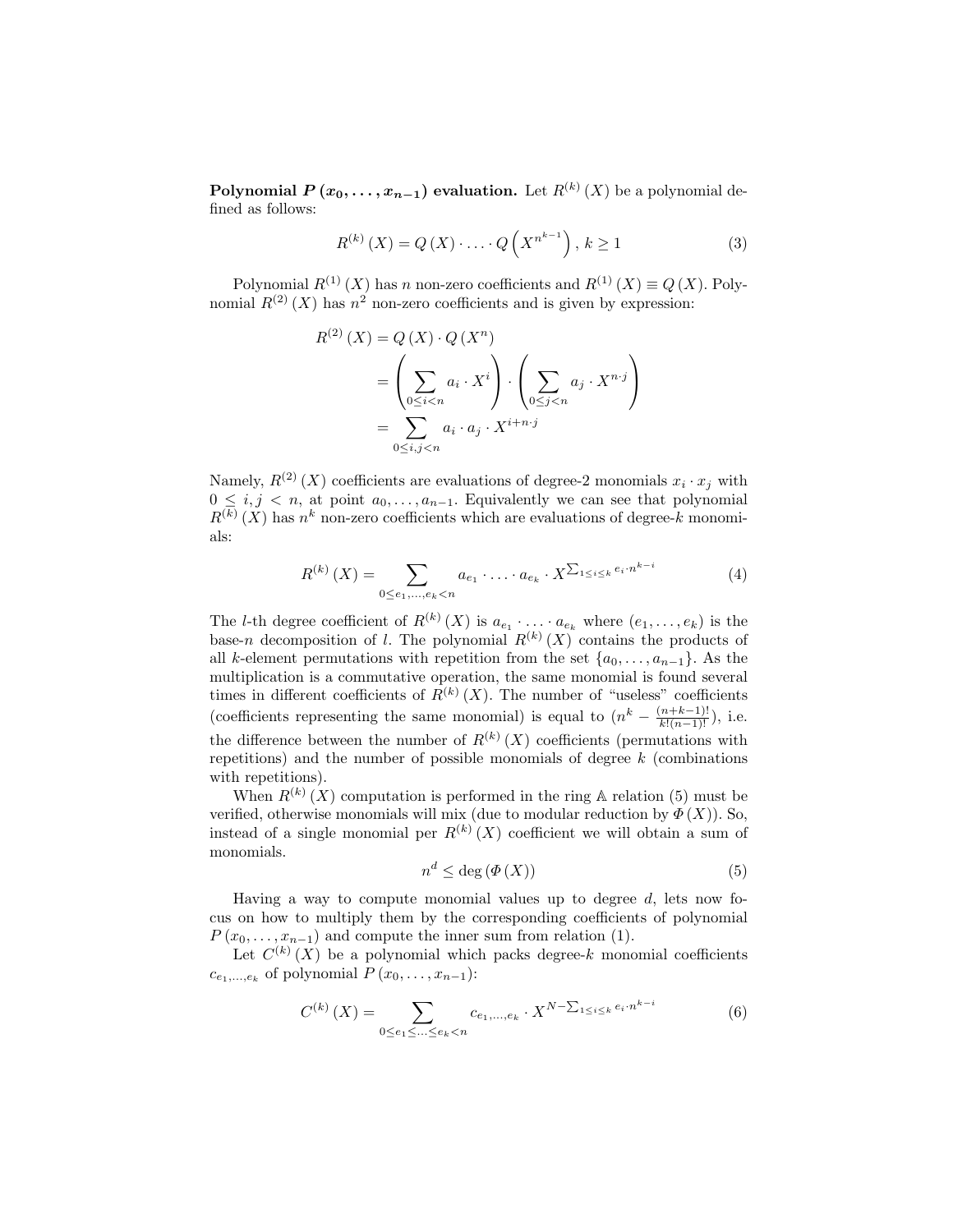where  $N = \text{deg}(\Phi(X))$ . When polynomials  $C^{(k)}(X)$  and  $R^{(k)}(X)$  are multiplied together, the  $N$ -th degree coefficient of the resulting polynomial<sup>3</sup> is exactly the inner sum of equation (1). The product  $C^{(k)}(X) \cdot R^{(k)}(X)$  is thus equal to:

$$
\left(X^N \cdot \sum_{0 \le e_1 \le \ldots \le e_k < n} c_{e_1, \ldots, e_k} \cdot a_{e_1} \cdot \ldots \cdot a_{e_k}\right) + \ldots \tag{7}
$$

Other coefficients are also sum of monomial evaluations except that they are multiplied by "wrong" coefficients of multivariate polynomial  $P(x_0, \ldots, x_{n-1})$ .

Summing up these polynomial products for  $k = 1, \ldots, d$  we obtain, in the highest degree coefficient, the evaluation of polynomial  $P(x_0, \ldots, x_{n-1})$  at point  $a_0, \ldots, a_{n-1}$ :

$$
\sum_{1 \le k \le d} C^{(k)}(X) \cdot R^{(k)}(X) = \left(\frac{1}{2^{k} \sum_{1 \le k \le d} \sum_{0 \le e_1 \le \ldots \le e_k < n} c_{e_1, \ldots, e_k} \cdot a_{e_1} \cdot \ldots \cdot a_{e_k}}}{P(a_0, \ldots, a_{n-1})}\right) + \ldots \quad (8)
$$

Polynomial  $P(x_0, \ldots, x_{n-1})$  evaluation over binary plaintext space. Formulation of  $\mathcal{P}_d^n$  polynomials is simpler when evaluated over the binary ring  $\mathbb{Z}_2$  because, for any  $a \in \mathbb{Z}_2$  and  $p \ge 1$ , we have  $a^p \equiv a$ . Any monomial  $x_{e_1}^{l_0} \cdot \ldots \cdot x_{e_k}^{l_k}$  of degree  $(l_0 + \ldots + l_k)$  is equivalent to monomial  $x_{e_1} \cdot \ldots \cdot x_{e_k}$  of degree  $k$ . It is easy to see in this case, that polynomial  $R^{(k)}(X)$  contains all the monomials of degree up to k (not only monomials of degree exactly k as previously). Employing relation (8) is no necessary for binary plaintext space. Polynomial evaluation can be performed using only  $R^{(d)}(X)$  as it contains all the needed monomial evaluations. On the other hand, a new coefficient packing polynomial should be used:

$$
C(X) = \sum_{1 \leq k \leq d} \sum_{0 \leq e_1 < \ldots < e_k < n} c_{e_1, \ldots, e_k} \qquad X^{p_k} \tag{9}
$$

where

$$
p_k = N - \sum_{1 \le i \le k} e_i \cdot n^{k-i} - e_1 \cdot \sum_{k \le i \le d-1} n^i.
$$

The final evaluation is performed by multiplying the newly introduced coefficient packing polynomial with  $R^{(d)}(X)$ . As previously, the N-th degree coefficient of the result is the evaluation  $P(a_0, \ldots, a_{n-1})$ .

<sup>&</sup>lt;sup>3</sup> Observe that the term  $\sum_{1 \leq i \leq k} e_i \cdot n^{k-i}$  from the X-th power cancels out when  $e_1, \ldots, e_k$  are equal in (4) and (6).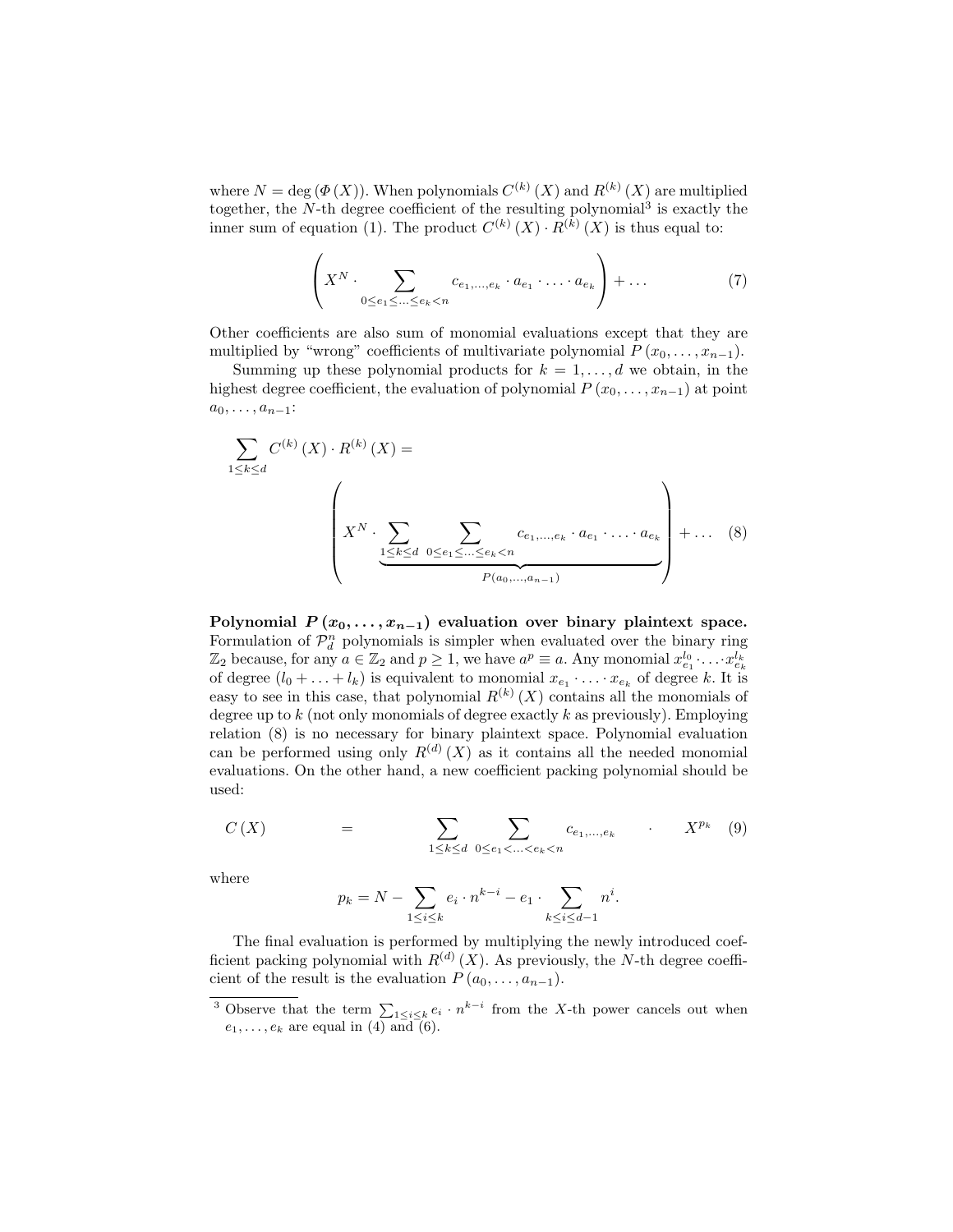Polynomial  $P(x_0, \ldots, x_{n-1})$  homomorphic evaluation. Ciphertext ct encrypts the polynomial  $Q(X)$  in which the values  $a_0, \ldots, a_{n-1}$  are coefficient packed. Polynomial  $R^{(k)}(X)$  can be homomorphically computed using multiplication and ring homomorphism operations applied on the packed ciphertext ct:

$$
\mathtt{Enc}_{pk}\left(R^{(k)}\left(X\right)\right) \equiv \mathtt{ct} \cdot \ldots \cdot \phi^{n^{k-1}}\left(\mathtt{ct}\right), 1 \leq k \leq d
$$

With homomorphic encryption schemes defined in Section 2 the best way to compute this expression is to use a tree-shaped structure to perform the multiplications. The homomorphic cryptosystem should support a logarithmic (in the degree d of the polynomial) multiplicative depth. As  $R^{(k)}(X)$  computations for different  $k$  share common parts we can further decrease the number of employed homomorphic multiplications by a logarithmic factor.

Homomorphic multiplication with a plaintext input is used to compute monomials multiplied by respective polynomial P coefficients (i.e. terms  $C^{(k)}(X)$ .  $R^{(k)}(X)$  and homomorphic additions for the final sum. The decryption of the obtained ciphertext gives (in the highest degree coefficient) the polynomial  $P(x_0, \ldots, x_{n-1})$  evaluated at point  $a_0, \ldots, a_{n-1}$ .

For binary plaintext space evaluating polynomial is simpler as only a single  $R^{(d)}(X)$  must be computed. This saves several homomorphic operations. The multiplicative depth of the HE scheme remains the same.

In Table 1 are shown the complexity values in terms of homomorphic operations of polynomial evaluations for different kind of operations.

| Operations\plaintext space | 'Zrt         | $\mathbb{Z}_2$ |
|----------------------------|--------------|----------------|
| Hom                        |              |                |
| hhA                        |              |                |
| Min1t                      | $d \log_2 d$ |                |
| Mult with plaintext        |              |                |

**Table 1.** Polynomial evaluation complexity in case of binary  $(\mathbb{Z}_2)$  and general  $(\mathbb{Z}_t)$ plaintext spaces.

Polynomial evaluation example. Suppose we want to evaluate a polynomial  $P(x_0, x_1, x_2)$  of degree  $d = 2$  with  $n = 3$  variables at a point  $a_0, a_1, a_2$ . The generic formulation of this polynomial is:

$$
P(x_0, x_1, x_2) = c_0 x_0 + c_1 x_1 + c_2 x_2 + c_{0,0} x_0^2 + c_{0,1} x_0 x_1 + c_{0,2} x_0 x_2 + c_{1,1} x_1^2 + c_{1,2} x_1 x_2 + c_{2,2} x_2^2
$$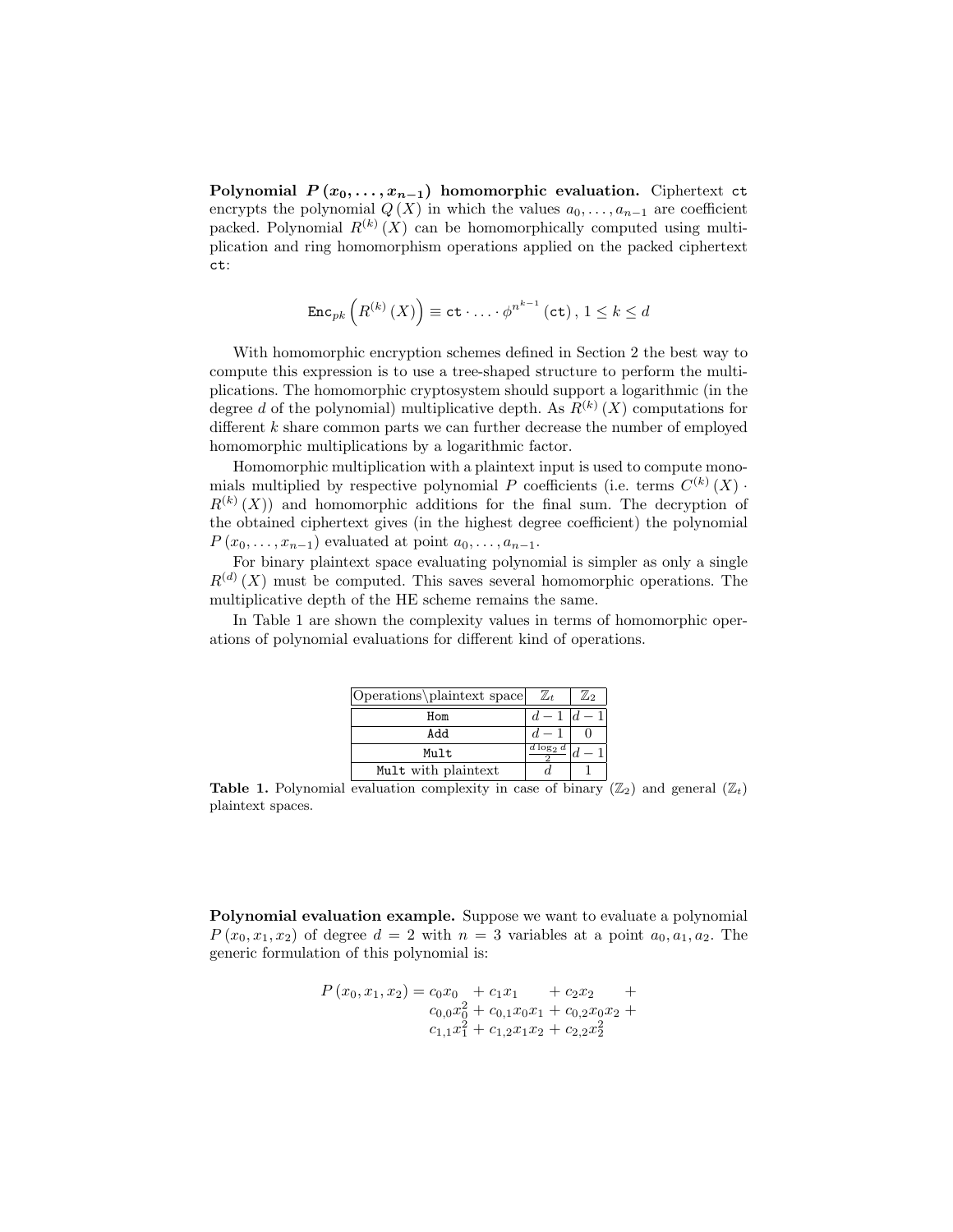Let  $Q(X) = a_0 + a_1 \cdot X + a_2 \cdot X^2$  be the polynomial packing values  $a_0, a_1, a_2$ . Polynomials  $R^{(k)}(X), 1 \leq k \leq 2$ , computed using relation (3) are:

$$
R^{(1)}(X) = a_0 + a_1 X + a_2 X^2
$$
  
\n
$$
R^{(2)}(X) = a_0^2 + a_0 a_1 X + a_0 a_2 X^2 + a_0 a_1 X^3 + a_1^2 X^4 + a_1 a_2 X^5 + a_0 a_2 X^6 + a_1 a_2 X^7 + a_2^2 X^8
$$

The coefficients of  $R^{(1)}(X)$  and  $R^{(2)}(X)$  are evaluations at point  $a_0, a_1, a_2$  of degree-1 and respectively degree-2 monomials. Polynomials  $C^{(1)}(X)$  and  $C^{(2)}(X)$ (relation (6)) pack the coefficients of polynomial  $P(x_0, x_1, x_2)$ :

$$
C^{(1)}(X) = c_0 X^N + c_1 X^{N-1} + c_2 X^{N-2}
$$
  
\n
$$
C^{(2)}(X) = c_{0,0} X^N + c_{0,1} X^{N-1} + c_{0,2} X^{N-2}
$$
  
\n
$$
+ c_{1,1} X^{N-4} + c_{1,2} X^{N-5}
$$
  
\n
$$
+ c_{2,2} X^{N-8}
$$

Multiplying together  $R^{(k)}(X)$  and  $C^{(k)}(X)$ ,  $1 \leq k \leq 2$ , and summing up the results we obtain in the degree- $N$  coefficient the polynomial  $P$  evaluated at point  $a_0, a_1, a_2$ . We note that only 6 out of 9 coefficients of  $R^{(2)}(X)$  participate in the final computation. The other 3  $(X^3, X^6$  and  $X^7$  coefficients) are the "useless" coefficients we talked about earlier.

In case of binary plaintext space polynomial  $P(x_0, x_1, x_2)$  formulation is simpler because the square terms disappear:

$$
P(x_0, x_1, x_2) = c_0 x_0 + c_1 x_1 + c_2 x_2 +c_{0,1} x_0 x_1 + c_{0,2} x_0 x_2 + c_{1,2} x_1 x_2
$$

 $R^{(2)}(X)$  and  $C(X)$  polynomials found using relations (4) and (9) are:

$$
R^{(2)}(X) = a_0 + a_0 a_1 X + a_0 a_2 X^2 + a_0 a_1 X^3 + a_1 X^4 + a_1 a_2 X^5 + a_0 a_2 X^6 + a_1 a_2 X^7 + a_2 X^8
$$
  

$$
C(X) = c_0 X^N + c_{0,1} X^{N-1} + c_{0,2} X^{N-2} + c_1 X^{N-4} + c_{1,2} X^{N-5} + c_2 X^{N-8}
$$

 $R^{(2)}(X)$  contains all the degree-1 monomial evaluations in addition to degree-2 ones. The coefficient packing polynomial  $C(X)$  has all polynomial  $P(x_0, x_1, x_2)$ coefficients in the right place. Multiplying these polynomials gives in the N-th degree coefficient the evaluation  $P(a_0, a_1, a_2)$ .

## 4 Experimentations

We have implemented the optimized polynomial evaluation method using the HELib library [16, 17]. HELib is an open-source library implementing BGV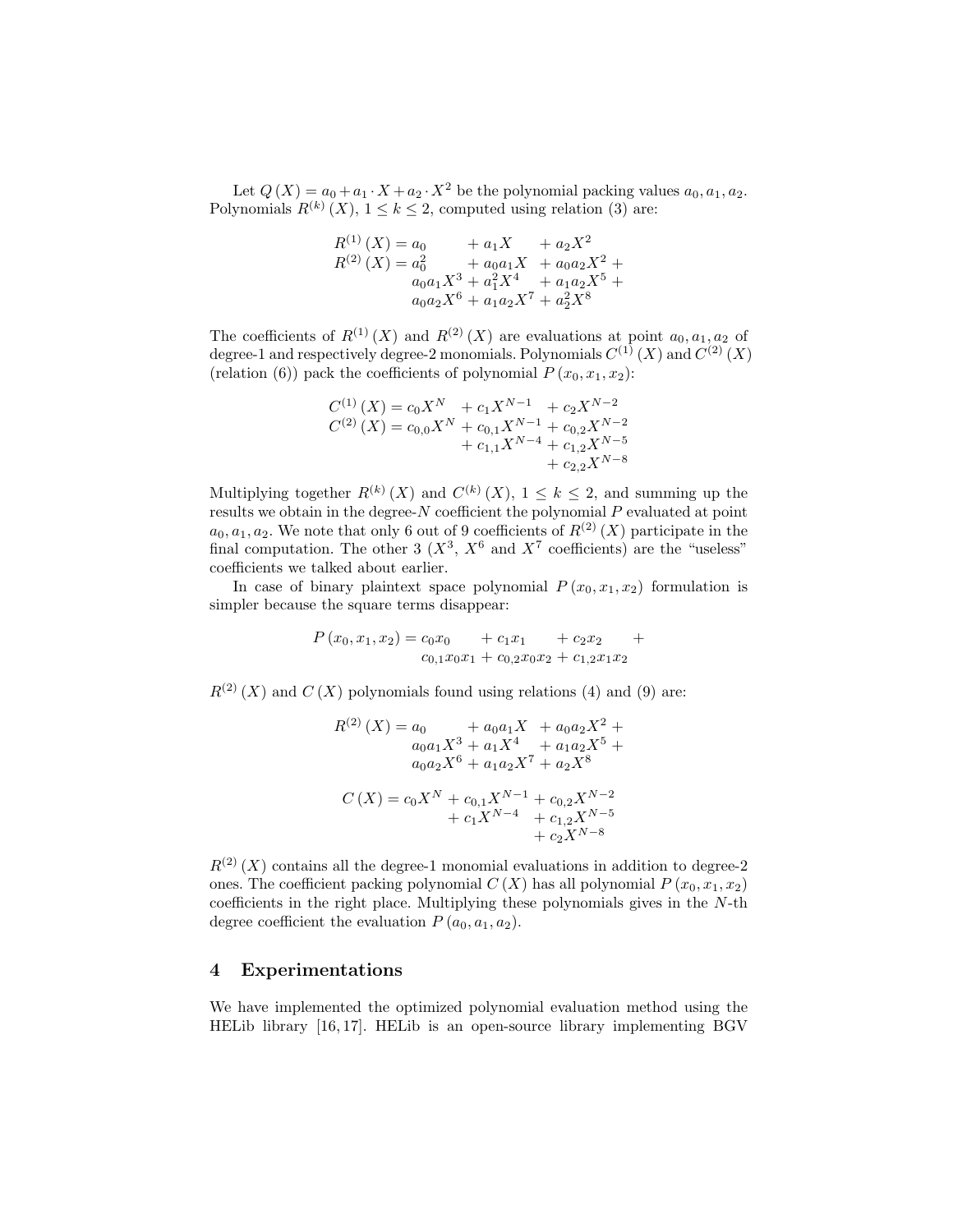scheme introduced in [5] together with some utility functions. Cyclotomic polynomials are used in HELib as the irreducible modulus of the plaintext and respectively the ciphertext rings. A workstation with an Intel Xeon E3-1240 (3.50GHz) processor and 16GB of RAM was used to execute test applications.

Let  $\Phi_m(X)$  be the m-th cyclotomic polynomial. The degree of  $\Phi_m(X)$  is given by Euler's totient function  $\varphi(m)$ . HELib implements a BGV variant in which the polynomial rings are of the form  $A = \mathbb{Z}[X]/\Phi_m(X)$ . The native plaintext space is defined by elements over A<sup>2</sup> but other plaintext spaces in the form  $A_{p^r}$  with p an arbitrary, small prime (not dividing m and r) are also possible. The ciphertext space consists of polynomials over  $\mathbb{A}_q$  where q is an odd modulus evolving with the homomorphic evaluation. More specifically, there are L modulus  $q_1 < q_2 < \cdots < q_L$  where freshly encrypted ciphertexts defined over qL.

As such, the maximal ciphertext coefficient size is chosen automatically as a function of the multiplication levels  $L$  to support. The security of the obtained homomorphic encryption scheme (security of the RLWE instance) depends on the cyclotomic polynomial degree and on the ciphertext coefficient size. Many other parameters allow to fine tune HELib execution performance. In our experiments we limit ourselves to the selection of the following parameters: plaintext modulo t, number of multiplication levels  $L$  and cyclotomic polynomial order  $m$ .

Under certain conditions, polynomial  $\Phi_m(X)$  can be factored modulo t (the modulo for the plaintext coefficients), i.e.

$$
\Phi_m(X) = F_1(X) \cdot F_2(X) \cdot \ldots \cdot F_w(X) \mod t.
$$

Each factor  $F_i(X)$  have the same degree  $\frac{\varphi(m)}{w}$ , where w is the number of factors. The polynomial evaluation method we propose can be implemented either using the full polynomial or the polynomials of each slot independently (i.e. in batching mode). In the later case our method is able to evaluate  $w$  different multivariate polynomials in parallel. The points over which polynomials are evaluated are also different. The drawback of using batching is that the polynomials which can be evaluated are smaller, due to relation (5) which should stay valid. In our experiments we test only the first case, thus the largest possible polynomials are evaluated.

Table 2 shows the results of our evaluation methods when varying the plaintext modulo  $t$  and the cyclotomic polynomial order  $m$  for multivariate polynomials with degree d,  $1 \leq d \leq 4$ , in the form defined by relation (1). All the experiments have been performed with at least 128 bits of security. Column "m" gives the cyclotomic polynomial order defining the ciphertext space, "deg" is the degree d of the multivariate polynomial  $P(x_0, \ldots, x_{n-1})$ , "#vars" is the number of variables  $n$ , "L" is the number of multiplication levels the HELib is configured with, "ct. size" is the ciphertext size in MB and "time" is the evaluation time of multivariate polynomial in seconds (i.e. computing expression  $\sum_{1 \leq k \leq d} C^{(k)}(X) \cdot R^{(k)}(X)$ . Obtained evaluation time is an average over 10 executions. Ciphertext ring homomorphism  $(X \to X^t)$  and ciphertext multiplication are the predominant part of the computation. As expected, the execution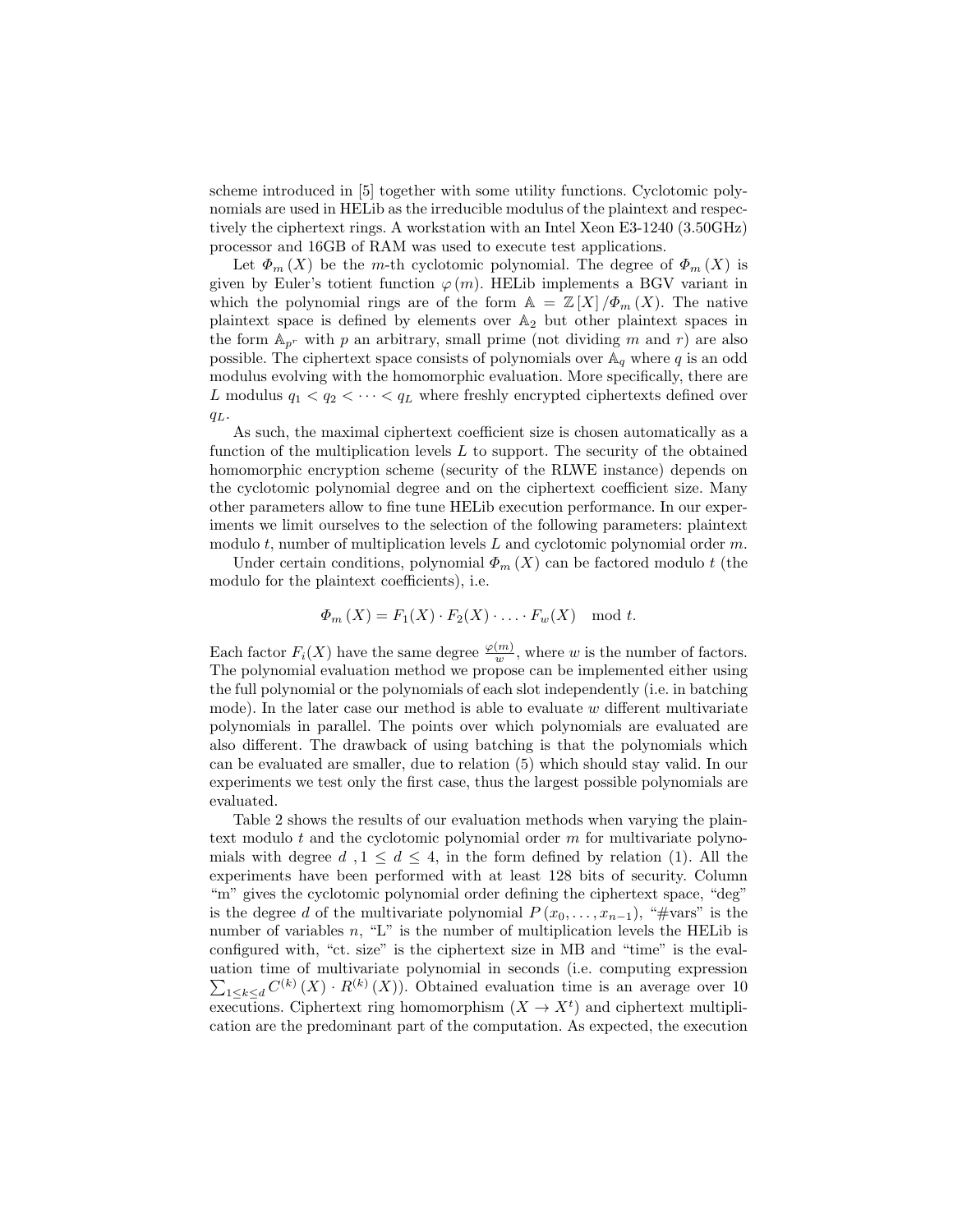|         |                |                 |                             |          |        | plaintext space size |          |          |   |               |        |  |
|---------|----------------|-----------------|-----------------------------|----------|--------|----------------------|----------|----------|---|---------------|--------|--|
|         |                |                 | $\mathcal{D}_{\mathcal{L}}$ |          | $2^8$  |                      |          | $2^{16}$ |   |               |        |  |
| m       | deg            | $\#\text{vars}$ | L                           | ct. size | time   | L                    | ct. size | time     | L | ct. size      | time   |  |
| 10007   | 1              | 10006           |                             | 0.025    | 0.002  | 3                    | 0.077    | 0.006    | 3 | 0.077         | 0.006  |  |
|         | 2              | 100             | 3                           | 0.077    | 0.034  | 5                    | 0.129    | 0.069    | 5 | 0.129         | 0.069  |  |
|         | 3              | 21              | 3                           | 0.077    | 0.079  | 5                    | 0.129    | 0.143    | 7 | 0.181         | 0.223  |  |
|         | 4              | 10              | 4                           | 0.077    | 0.158  | 5                    | 0.129    | 0.260    | 7 | 0.181         | 0.403  |  |
| 100003  | 1              | 100002          | 1                           | 0.262    | 0.019  | 3                    | 0.783    | 0.056    | 3 | 0.783         | 0.056  |  |
|         | $\overline{2}$ | 316             | 3                           | 0.783    | 0.440  | 5                    | 1.303    | 0.695    | 5 | 1.303         | 0.699  |  |
|         | 3              | 46              | 3                           | 0.783    | 1.054  | 5                    | 1.303    | 1.444    | 7 | 1.822         | 1.883  |  |
|         | 4              | 17              | 4                           | 0.783    | 2.097  | 5                    | 1.303    | 2.627    | 7 | 1.822         | 3.323  |  |
| 1000003 | 1              | 1000002         | 1                           | 2.984    | 0.197  | 3                    | 8.188    | 0.787    | 3 | 8.188         | 0.784  |  |
|         | $\overline{2}$ | 1000            | 3                           | 8.188    | 5.157  | 5                    | 13.354   | 11.024   | 5 | 13.354        | 10.412 |  |
|         | 3              | 100             | 3                           | 8.188    | 12.439 | 5                    | 13.354   | 22.449   | 7 | 18.515        | 29.281 |  |
|         | 4              | 31              | 4                           | 8.188    | 24.965 | 5                    | 13.354   | 40.858   | 7 | 18.515 51.578 |        |  |

Table 2. Results of polynomial evaluation method using HELib.

times for the polynomial evaluation increases with its degree but also with the parameter  $m$  defining the ciphertext space and parameter  $t$ , the plaintext modulus.

#### Quadratic classifier.

Let us now present a possible application of the polynomial evaluation method we propose here and compare the results with those obtained in [25].

We investigate the performances of our method in the context of a classification algorithm used by a remote service to label the residentials buildings in a small district based on their energy consumption. A basic Gaussian classifier can be adapted such that the prediction step is executed on homomorphically encrypted data. As such, given an encrypted attribute vector  $x$ , the purpose is to predict its class label based on the learning model acquired during the training step. We focus here only on the labeling step using private data and we suppose that the model building was realized previously in the clear domain.

In the case of a Gaussian Classifier, each class  $C_j$  from the m classes defined during the training phase is assumed characterized by a Gaussian distribution with a mean  $\mu_j$  and a covariance matrix  $\Sigma_j$ . The mean of a class  $C_j$  is the vector  $\mu_j \in \mathbb{R}^n$ :  $\mu_j^{\tau} = {\mu_{j_i}}$  with  $\mu_{j_i}$  the mean for the components i of the examples vectors x belonging to class  $C_j$  (i.e.  $\mu_{j_i} = \frac{\sum_i^n x(i)}{n}$ ). For vectors with n features, the covariance matrix of a class  $C_j$  is a positive semi-definite matrix of size  $n \times n$ computed as:  $\Sigma_i = \{c(a, b)\}\$  with  $a, b \in \{1, ..., n\}$  and  $c(a, b)$  the covariance between the features  $a$  and  $b$ , measuring their tendency to vary together.

A feature vector  $x$  from the training set  $T$  is thus classified by measuring a Mahalanobis distance from  $x$  to each of the classes and by selecting the minimal norm. The main steps of the prediction phase of the Gaussian classification algorithm are Steps 4-6 from Algorithm 1. The training phase realized on  $T_0$ ,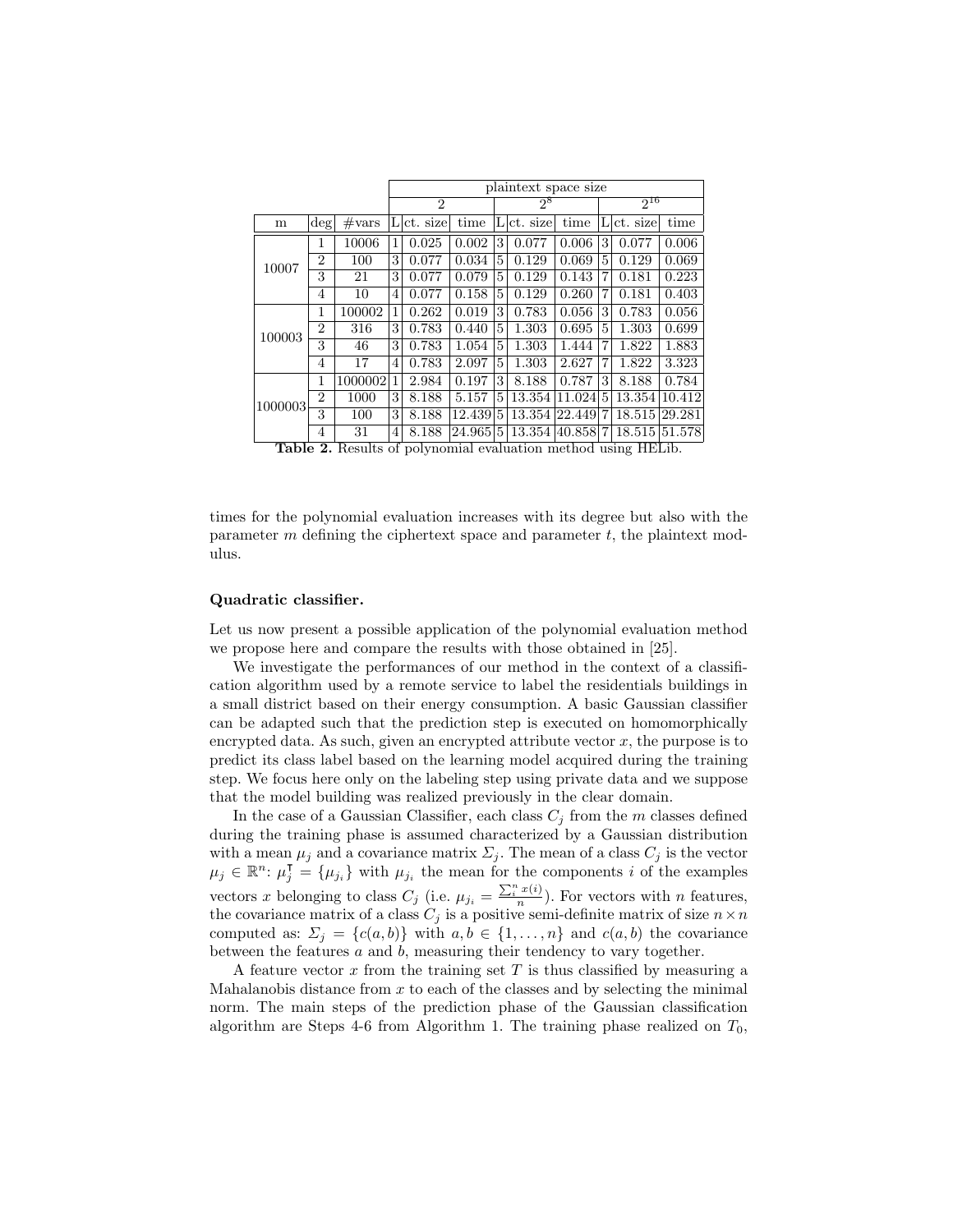the set of training vectors  $x_0$ , has been realized before, resulting in a model with m classes. After computing the mean and the covariance of each class  $C_i$  (Steps 1-3), a class label is predicted for each testing vector  $x \in T$ .

Algorithm 1 Gaussian classifier - prediction step

Require:  $T_0 = \{x_0 \in \mathbb{R}^n\}; T = \{x \in \mathbb{R}^n\}; m$  classes  $C_j$ 1: for  $\forall C_j, j \in \{1, \ldots, m\}$  do 2: compute  $\mu_j$  and  $\Sigma_j$  using  $x_0$ 3: end for 4: for  $x \in T$  do 5: compute  $d_M(x, C_j)$ ,  $\forall j \in \{1, \ldots, m\}$ 6:  $C(x) \leftarrow argmin(d_M(x, C_j))$ 7: end for Ensure:  $C(x)$ ,  $\forall x \in T$ 

It seems then that the most important step to be performed on homomorphic encrypted data is the computation of distances between the attribute vector  $x$ and the classes. The Mahanalobis distance from an encrypted vector  $x$  to a class  $c_i$  is defined as:

$$
d_M^2(x, C_j) = (x - \mu_j)^{\mathsf{T}} \Sigma_j^{-1} (x - \mu_j).
$$

Note that in the particular case where the features are uncorrelated or of a unidimensional feature vector the Mahalanobis distance is equivalent to the Euclidean distance.

For their experiments, the authors from [25] consider an additive Paillier cryptosystem as well as BGV cryptosystem as implemented in HELib library to classify 40 residential profiles using a feature vector size of 6. For the HELibbased prototype, they use the batching technique in two different ways. In a first solution, for a given attribute vector x with n elements, each of the attributes  $x_i$ ,  $i = 1, \ldots, n$ , is embedded in a different plaintext slot in the form of an integer modulo  $2^8$ . This allows to encrypt all the attributes of x in the same ciphertext. The references, i.e. the means of the classes, are represented as m vectors of dimension n. As such, for one instance to label, they obtain  $m$ ciphertexts corresponding to the encrypted distances to each class. When such a ciphertext is decrypted, the sum on the slots for the obtained plaintext gives the clear distance to the associated class.

In the second solution,they exploit the free plaintexts slots by remarking that usually the number of slots is much larger than the number of attributes and, for a single instance  $x$  of dimension  $n$  to label with regards to  $m$  classes, they replicate it  $m$  times and embedded into the slots of a plaintext, by padding with 0 the remaining space. In this configuration, the means are expressed as a single array of dimension  $m \times n$  and all the distances are computed in the same time using a single ciphertext. Once received and decrypted, one can obtain the clear distances by making the sum on sub-sets of successive slots. The necessary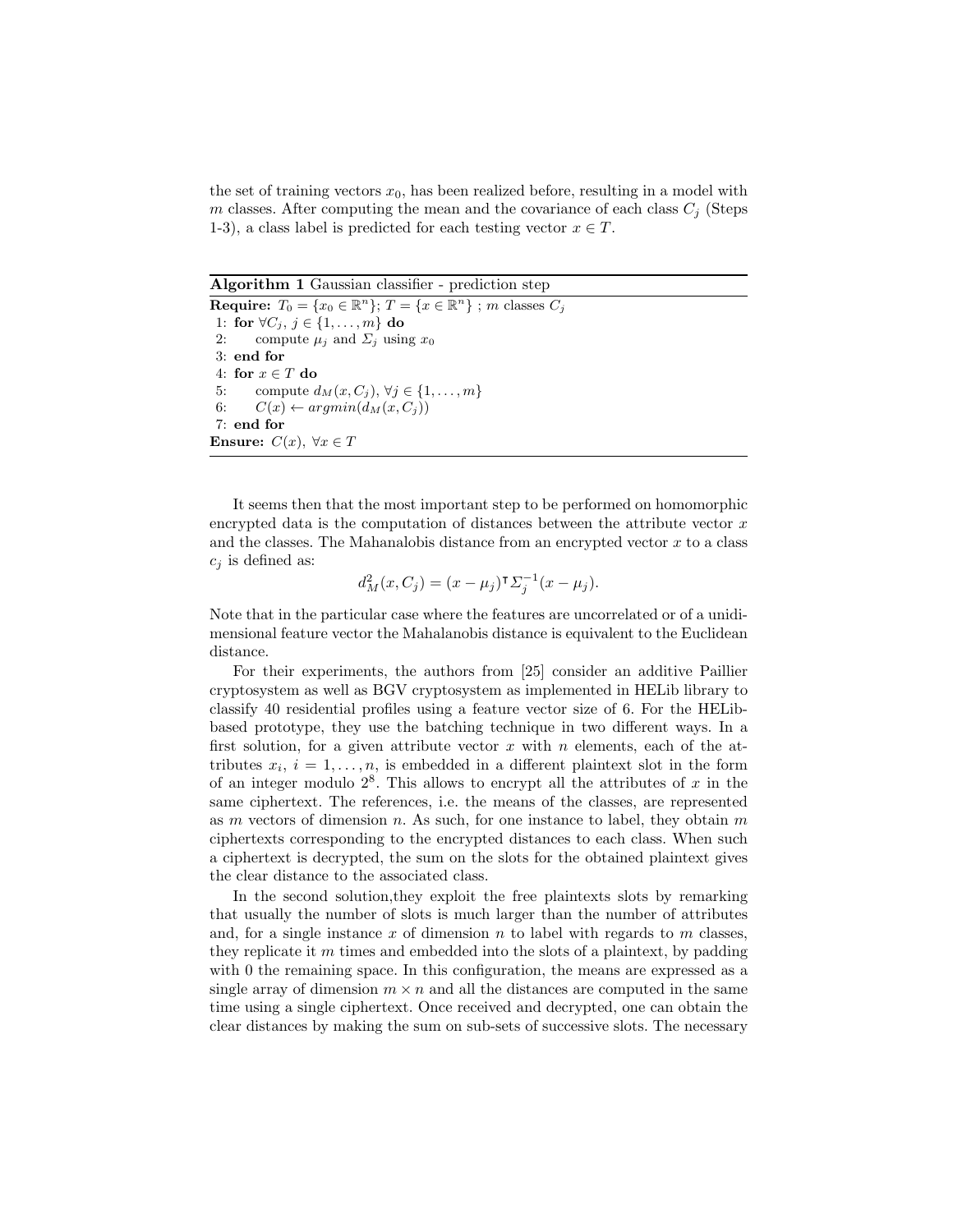condition for the second approach is that the number of slots has to be higher or equal to  $m \times n$ .

Even if the number of operations to be executed on homomorphic domain is reduced through batching (more specifically, for the second approach, one ciphertext-ciphertext multiplication, two multiplications between a ciphertext and a plaintext, a sum between two ciphertext and a sum between a ciphertext and a plaintext), at the end, they have to perform a quite costly operation i.e. a running sum to recuperate the actual distances by bunches of m slots.

With our approach using multivariate polynomials combined with the batching, it is possible to ameliorate even more the evaluation times of the distances. All we need is to evaluate a degree-2 multivariate polynomial with  $n = 6$  variables (i.e. the degree of the slot defining plaintext space polynomial should be at least  $n^2$ ), embedded in a number of slots equal to the number of vectors we want to classify in parallel (in the example, 40 residential energy consumption therefore at least 40 slots).

Table 3 resumes the results we obtained for two configurations of parameters in HELib with a security level (column  $\lambda$ ) similar to the one determined by the tests in  $[25]$  (and at least 80 bits). The plaintext module  $2^8$  is used in the experiments. As before,  $m$  stands for the cyclotomic polynomial order and  $L$  is the number multiplication levels. The overall polynomial which will be encrypted as a single ciphertext can be dived into "#fact" polynomials, each one of degree "deg fact". The total execution time (column "time") is expressed in seconds and the ciphertext size in MB (column "ct. size"). The execution times and ciphertext sizes are a lot smaller than the ones obtained by the authors of [25]. This is partly due to a smaller number of homomorphic operations (no need to add slots together) and to a smaller multiplications level.

| m    | $ \text{deg\_fact} $ #fact $ L $ $\lambda$   time   ct. size |    |  |                       |  |
|------|--------------------------------------------------------------|----|--|-----------------------|--|
| 2113 |                                                              | 48 |  | $ 2 173 0.004 $ 0.340 |  |
| 3191 | 55                                                           | 58 |  | $ 2 315 0.005 $ 0.514 |  |

Table 3. Results for quadratic classifier with HELib.

## 5 Conclusion

This paper presents a new method to efficiently evaluate low-degree multivariate polynomial over homomorphic encrypted data. With this new technique applicable to RLWE based homomorphic schemes, one can perform all types of computation, with the condition to express it using polynomial (of relatively low-degree) operations. Since all the coefficients of the plaintext space polynomial are used to encode the messages, this method is more efficient than the usual case in which only the lowest degree of the polynomial is used. Moreover,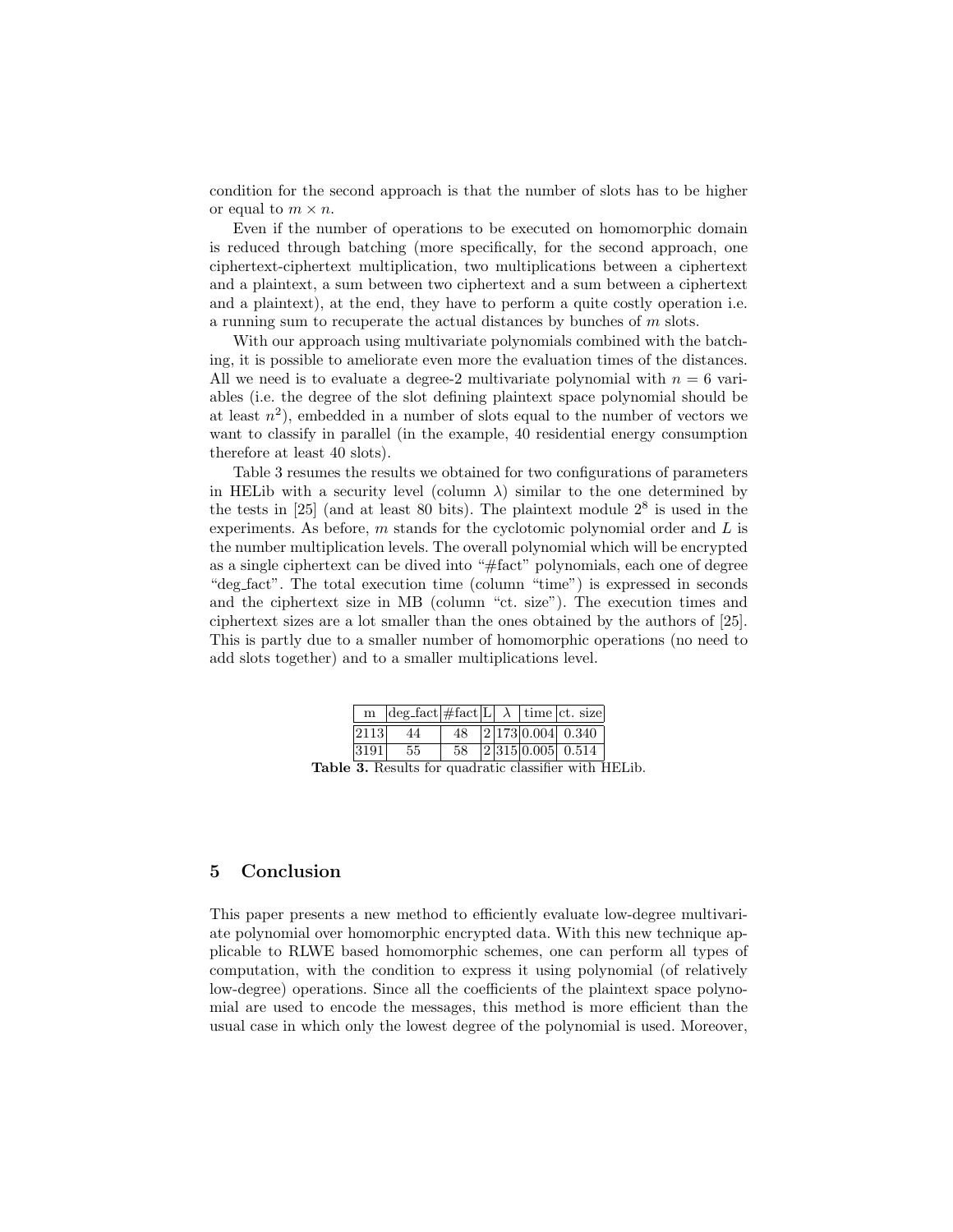as shown by the experiments we conducted, our method is compatible with the batching technique allowing to perform operations in a SIMD manner.

We have implemented and executed the proposed polynomial evaluation method using the HELib library. Besides measuring the performance of the evaluation method within diverse settings, we have tested its performance for a machine learning application (namely a quadratic classification algorithm).

In future works, we plan to investigate the case when  $n^d > \deg(\Phi(X))$ , which will permit to evaluate higher degree multivariate polynomials. Another research line, more applicative, is to use the evaluation method on homomorphically encrypted data for more complex classes of machine learning algorithms.

### References

- 1. Abbas Acar, Hidayet Aksu, A Selcuk Uluagac, and Mauro Conti. A survey on homomorphic encryption schemes: Theory and implementation. arXiv preprint arXiv:1704.03578, 2017.
- 2. Charlotte Bonte, Carl Bootland, Joppe W Bos, Wouter Castryck, Ilia Iliashenko, and Frederik Vercauteren. Faster homomorphic function evaluation using nonintegral base encoding. IACR Cryptology ePrint Archive, 2017:333, 2017.
- 3. Raphael Bost, Raluca Ada Popa, Stephen Tu, and Shafi Goldwasser. Machine Learning Classification over Encrypted Data. In NDSS. The Internet Society, 2015.
- 4. Zvika Brakerski. Fully Homomorphic Encryption without Modulus Switching from Classical GapSVP. In Advances in Cryptology - Crypto 2012, volume 7417 of Lecture Notes in Computer Science, pages 868–886. Springer, 2012.
- 5. Zvika Brakerski, Craig Gentry, and Vinod Vaikuntanathan. (Leveled) Fully Homomorphic Encryption Without Bootstrapping. In Proceedings of the 3rd Innovations in Theoretical Computer Science Conference, ITCS '12, pages 309–325, 2012.
- 6. Zvika Brakerski and Vinod Vaikuntanathan. Fully Homomorphic Encryption from Ring-LWE and Security for Key Dependent Messages. In CRYPTO, volume 6841 of Lecture Notes in Computer Science, pages 505–524. Springer, 2011.
- 7. Melvin A. Breuer. Generation of optimal code for expressions via factorization. Commun. ACM, 12(6):333–340, 1969.
- 8. Sergiu Carpov, Paul Dubrulle, and Renaud Sirdey. Armadillo: A Compilation Chain for Privacy Preserving Applications. In SCC@ASIACCS, pages 13–19. ACM, 2015.
- 9. Sergiu Carpov and Renaud Sirdey. Another Compression Method for Homomorphic Ciphertexts. In SCC@AsiaCCS, pages 44–50. ACM, 2016.
- 10. Ilaria Chillotti, Nicolas Gama, Mariya Georgieva, and Malika Izabach`ene. Faster fully homomorphic encryption: Bootstrapping in less than 0.1 seconds. In Advances in Cryptology–ASIACRYPT 2016: 22nd International Conference on the Theory and Application of Cryptology and Information Security, Hanoi, Vietnam, December 4-8, 2016, Proceedings, Part I 22, pages 3–33. Springer, 2016.
- 11. Anamaria Costache, Nigel P Smart, Srinivas Vivek, and Adrian Waller. Fixed point arithmetic in she scheme. IACR Cryptology ePrint Archive, 2016:250, 2016.
- 12. Junfeng Fan and Frederik Vercauteren. Somewhat practical fully homomorphic encryption. IACR Cryptology ePrint Archive, 2012:144, 2012.
- 13. Craig Gentry et al. Fully homomorphic encryption using ideal lattices. In STOC, volume 9, pages 169–178, 2009.